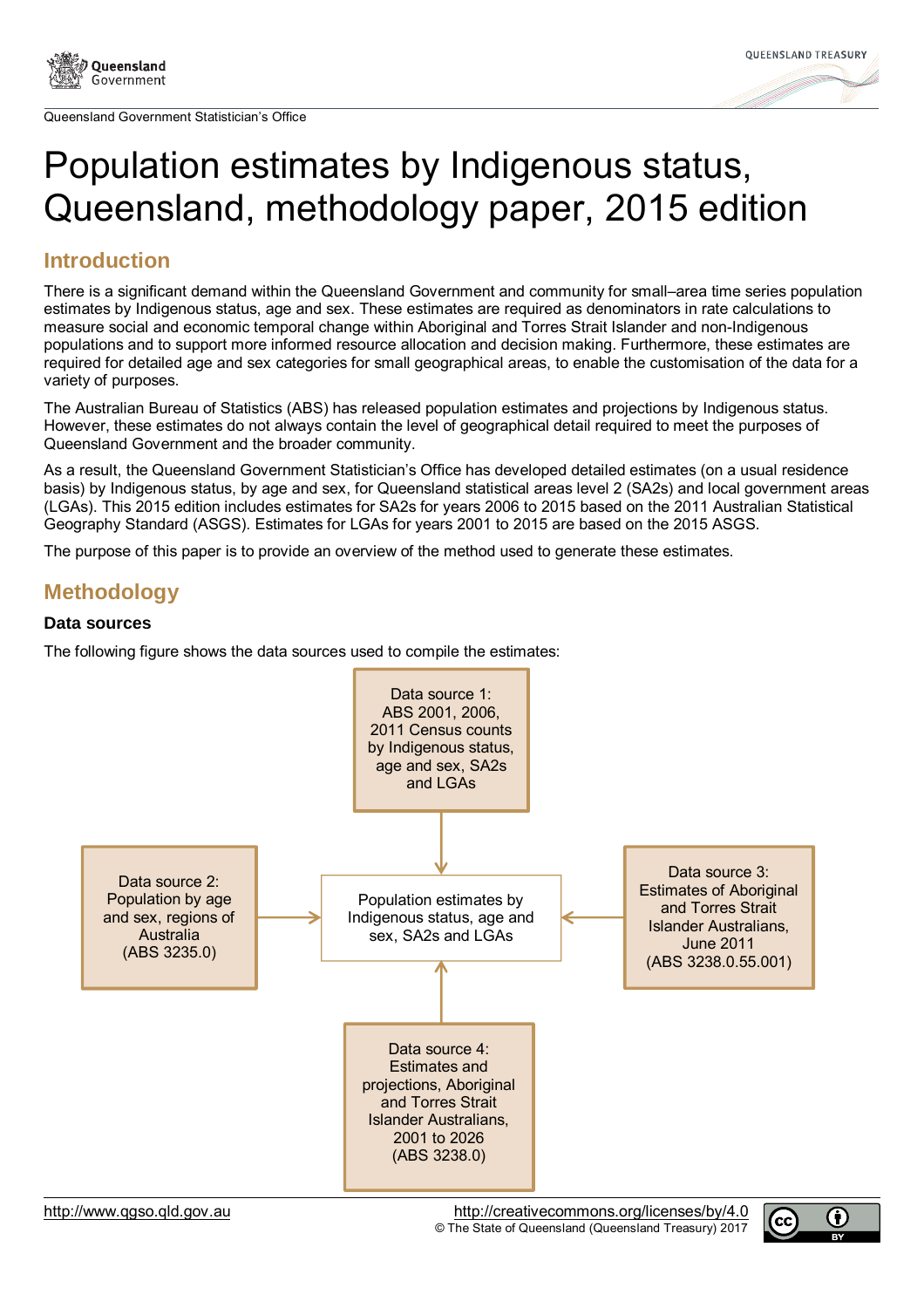

Queensland Government Statistician's Office

#### **The method**

The estimates were constructed using the above data sources as follows:

#### **Step 1: Develop final population estimates by Indigenous status for census years**

- For LGAs: 2001, 2006 and 2011 Census usual residence counts by Indigenous status, age<sup>1</sup>, sex and LGA (data source 1) were adjusted to sum to the following data sources using iterative proportional fitting techniques:
	- population estimates by Indigenous status, age<sup>1</sup> and sex, as at 30 June 2001, 2006 and 2011 for Queensland (data source 4)
	- total population by age<sup>1</sup> and sex, as at 30 June 2001, 2006 and 2011 (data source 2)
	- total population by Indigenous status as at 30 June 2011 (data source 3, only used for scaling 2011 Census  $counts<sup>2</sup>)$ .
- For SA2s: Final estimates were produced for 2006 and 2011 only<sup>3</sup>.

#### **Step 2: Calculate Indigenous proportions<sup>4</sup> for census years**

 $\bullet$  Using the data sets created in Step 1, Indigenous proportions were calculated for each age<sup>1</sup> and sex category, for LGAs (2001, 2006 and 2011) and SA2s (2006 and 2011)<sup>3</sup>.

#### **Step 3: Estimate Indigenous proportions<sup>4</sup> for non-census years**

- $\bullet$  Indigenous proportions were calculated for each age<sup>1</sup> and sex category for non-census years, using linear interpolation and extrapolation techniques, based on the assumption that Aboriginal and Torres Strait Islander age and sex cohorts move through the overall population between census years.
	- For example, proportions for each age<sup>1</sup> and sex category for each year from 2007 to 2010 were based on the interpolation of the proportions in 2006 and 2011 (as generated in Step 2 above).
- To model cohort movement, the linear interpolation accounted for age movement over time.
	- For example, the Indigenous proportions for males aged 12 years in 2006 and aged 17 years in 2011 are used to calculate Indigenous proportions for males aged 13 years in 2007, 14 years in 2008, 15 years in 2009, and 16 years in 2010.
- Proportions for years beyond 2011 were based on the extrapolation of the change in the proportions between 2006 and 2011.

#### **Step 4: Preliminary estimates of the Aboriginal and Torres Strait Islander population for non-census years**

• The proportions calculated in Step 3 were multiplied by estimates of the total population by age<sup>1</sup> and sex category (data source 2), for each non-census year.

#### **Step 5: Preliminary estimates of the non-Indigenous population for non-census years**

• The estimates from Step 4 were subtracted from population estimates of the total population by age<sup>1</sup> and sex category (data source 2), for each non-census year.

#### **Step 6: Final population estimates by Indigenous status for non-census years**

- For each non-census year, data by single year of age from 20 to 64 years from the preliminary estimates (Steps 4 and 5 above) were aggregated into five–year age groups. Data for persons aged less than 20 years were retained as single years of age, and the 65 years and over age group was retained.
- These preliminary estimates for single years of age under 20 years, five–year age groups from 20 to 64 years, and 65 years and over, were then adjusted to sum simultaneously to the following data sources using iterative proportional fitting techniques:
	- population estimates and projections<sup>5</sup> by Indigenous status, single year of age and sex, for Queensland (data source 4)
	- total population by single year of age and sex (data source 2).

<sup>&</sup>lt;sup>1</sup> By single year of age from 0 to 64 years, then 65 years and over.<br><sup>2</sup> The first release of these data was based on the results of the 2011 Census. Results are not available from the 2001 and 2006 Censuses.

 $^3$  SA2 level data from the 2001 Census was not of sufficient quality to be used in the compilation of the estimates.<br>4 Defined as the number of Aboriginal and Torres Strait Islander persons as a proportion of the total In Estimates and Projections, Aboriginal and Torres Strait Islander Australians, 2001 to 2026 (ABS 3238.0), figures for years to 2011 are classified as estimates while figures from 2012 onwards are projections.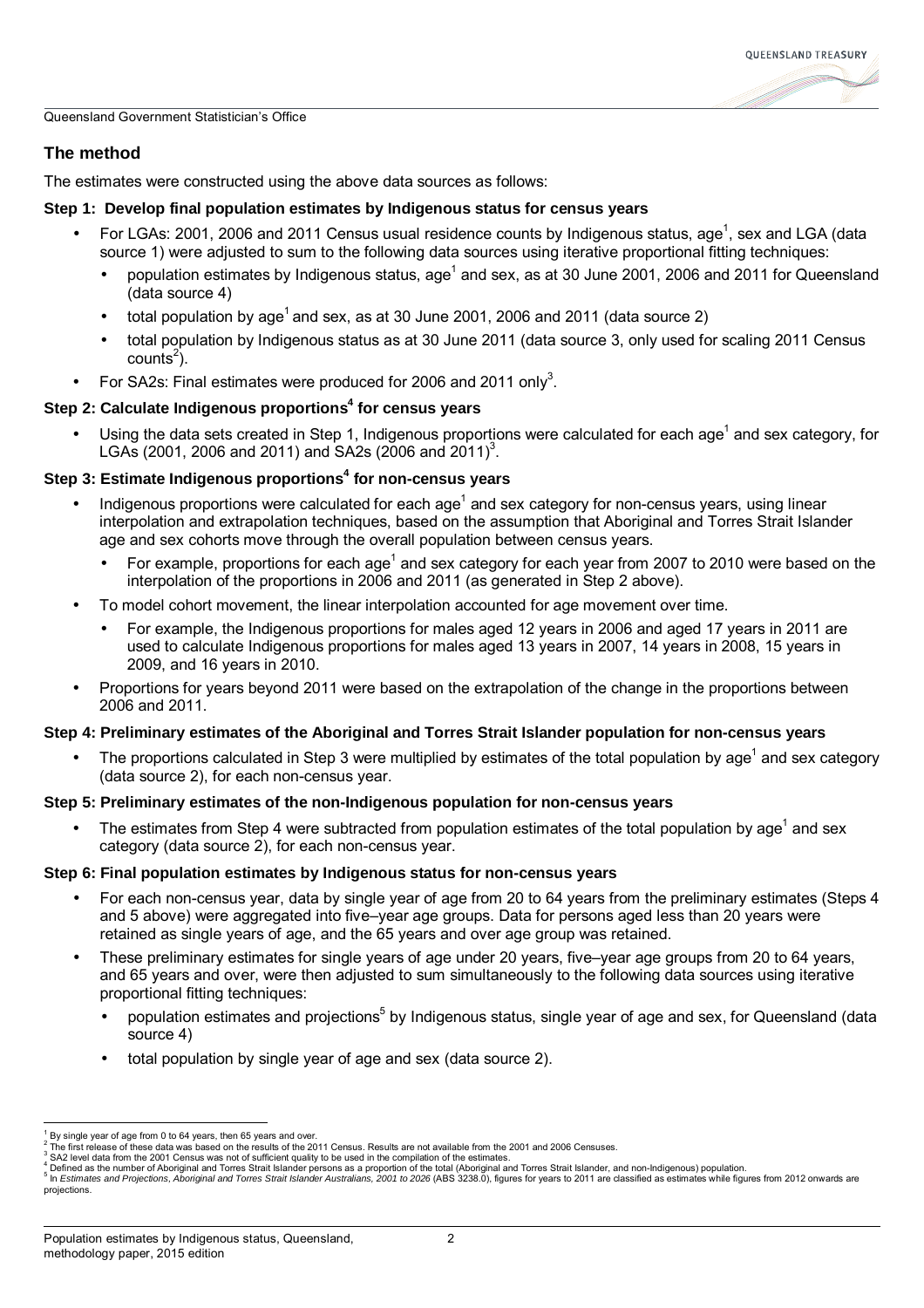#### **Other adjustments**

- Indigenous status remains unknown where responses to the census question on Aboriginal and Torres Strait Islander origin were not stated. For the purposes of the construction of the population estimates by Indigenous status, these records are allocated for each age, sex, and geographical level (LGA or SA2) category to being either Aboriginal and Torres Strait Islander or non-Indigenous, using iterative proportional fitting techniques (see Step 1 above).
- The Indigenous proportions calculated in the method are bounded and kept within the 0 to 1 range.
- The application of interpolation and extrapolation techniques to the calculation of Indigenous proportions for non-census years is based on the assumption that Aboriginal and Torres Strait Islander cohorts move through the overall population over time. However, there may be cases where these cohorts may remain relatively stationary within a population over an extended period of time. This may occur, for example, in predominantly Indigenous communities which experience ongoing migration inflows of non-Indigenous persons aged 20-24 years. As a result, for each LGA and SA2, an age profile was calculated for each census year showing the Indigenous proportion in each age and sex category. An analysis was undertaken on these profiles to detect peaks and troughs which were consistently evident for all census years. These constant features were retained in the population estimates by Indigenous status.

#### **Results**

Detailed population estimates by Indigenous status have been compiled by:

- Indigenous status (Aboriginal and Torres Strait Islander origin, and non-Indigenous)
- Queensland SA2s (based on the ABS 2011 ASGS) and LGAs (based on the ABS 2015 ASGS)
- age (single year under 20 years, five–year age groups from 20 to 64 years, and 65 years and over) and sex
- years 2001 to 2015 (for LGAs) and 2006 to 2015 (for SA2s).

These estimates supersede the 2014 edition Population estimates by Indigenous status, published in late 2015.

Estimates from 2001 to 2011 are final, and from 2012 to 2014 are revised. 2015 estimates are preliminary and are therefore subject to change. The final, revised or preliminary status of these estimates is consistent with the status of small area population estimates in Population by age and sex, regions of Australia, 2015 (ABS 3235.0).

### **Data quality**

There are a number of data quality issues inherent in the four data sets used to compile the population estimates by Indigenous status, and these have an impact on the overall quality of the estimates. More detailed information can be found in the accompanying [data quality statement.](http://www.qgso.qld.gov.au/products/tables/pop-est-indigenous-status/pop-est-indigenous-status-data-quality-2015-edn.pdf) 

These estimates have been made available for individual cross tabulations of age, sex, Indigenous status, and LGA and SA2 categories, but a high degree of accuracy at this level of disaggregation should not be assumed.

It is strongly recommended that the estimates be aggregated before being used. However, caution should still be exercised when using the results at more aggregated levels because the estimates will still retain a level of error.

The SA2 and LGA estimates have been modelled independently. As such, it is recommended that SA2 estimates not be aggregated to LGA level or compared directly to LGA figures, as results may be inconsistent.